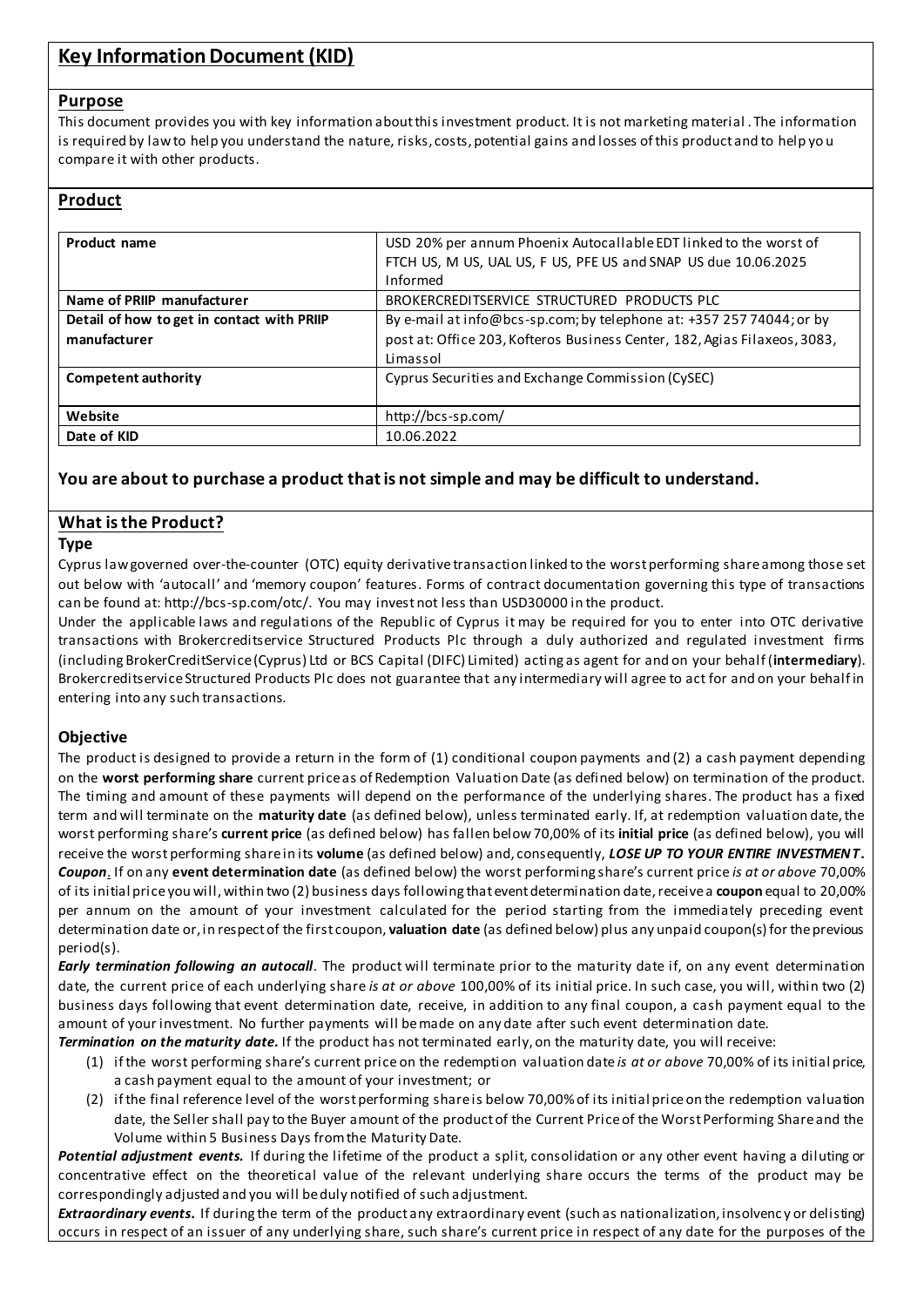product shall be decreased by 30%. Consequently, due to an extraordinary event you may *LOSE UP TO YOUR ENTIRE INVESTMENT*.

| <b>Underlying shares</b> |  |
|--------------------------|--|
|--------------------------|--|

| <b>Ticker</b>                                                                                                                                   | <b>Issuer</b>                |                                                                                                                | <b>ISIN</b>                                                                                               | Currency                                                                                 |  |
|-------------------------------------------------------------------------------------------------------------------------------------------------|------------------------------|----------------------------------------------------------------------------------------------------------------|-----------------------------------------------------------------------------------------------------------|------------------------------------------------------------------------------------------|--|
| FTCH US                                                                                                                                         | Farfetch Ltd Class A         |                                                                                                                | KY30744W1070                                                                                              | <b>USD</b>                                                                               |  |
| M US                                                                                                                                            | Macy's Inc                   |                                                                                                                | US55616P1049                                                                                              | <b>USD</b>                                                                               |  |
| <b>UAL US</b>                                                                                                                                   | United Airlines Holdings Inc |                                                                                                                | US9100471096                                                                                              | <b>USD</b>                                                                               |  |
| F US                                                                                                                                            | Ford Motor Co                |                                                                                                                | US3453708600                                                                                              | <b>USD</b>                                                                               |  |
| PFE US                                                                                                                                          | Pfizer Inc                   |                                                                                                                | US7170811035                                                                                              | USD                                                                                      |  |
| SNAP US                                                                                                                                         | Snap Inc                     |                                                                                                                | US83304A1060                                                                                              | USD                                                                                      |  |
| Definitions                                                                                                                                     |                              |                                                                                                                |                                                                                                           |                                                                                          |  |
| Volume:                                                                                                                                         |                              | valuation date or early termination valuation date<br>initial price rounding down to the nearest whole number. |                                                                                                           | In respect of each share - the amount of your investment divided by 100% of such share's |  |
| Initial price:<br><b>Redemption Valuation</b><br>Date:                                                                                          | Event determination dates:   | 10.06.2025                                                                                                     | Monthly following the valuation date<br>The closing price of an underlying share as of the valuation date |                                                                                          |  |
| Maturity date:<br>10.06.2025                                                                                                                    |                              |                                                                                                                |                                                                                                           |                                                                                          |  |
| <b>Valuation date:</b><br>10.06.2022                                                                                                            |                              |                                                                                                                |                                                                                                           |                                                                                          |  |
| For a given date, the underlying share with the worst performance between the initial price<br>Worst performing share:<br>and the current price |                              |                                                                                                                |                                                                                                           |                                                                                          |  |

1. they have prior experience in investing in derivative products;

2. they can understand the interaction between the conditional payments under the product and the underlying shares' market performance;

3. they can afford to have their invested capital locked in for the full term of the product;

4. they can afford to lose part or all of the capital invested in the product;

5. they can understand the essence of extraordinary events, and comprehend the negative effect that such events can have on the product's financial result.

# **What are the risks and what could I get in return?**

### **Risk indicator**



The summary risk indicator is a guide to the level of risk of this product compared to other products. It shows how likely it is that the product will lose money because of movements on the market or because we are not able to pay you. We h ave classified this product as 6 out of 7, which is an over aggressive risk class and rates the potential losses from product performance at a high level. This product does not include any protection from future market performance **so you could lose some or all of your investment**.

Tax regime in your residence jurisdiction may affect the product's overall return.

**Be aware of currency risk:** If the currency of your account is different to the currency of this product, you will be exposed to the risk of suffering a loss as a result of the conversion of the currency of the product into the account currency. This risk is not considered in the indicator shown above.

For detailed information about all risks relating to the product please refer to the manufacturer's website: : http://bcs-sp.com/ **Performance scenarios**

| Investment USD 10000 |                                      |                |                |                              |
|----------------------|--------------------------------------|----------------|----------------|------------------------------|
| <b>Scenarios</b>     |                                      |                | 24 months      | Maturity, 3 years,           |
|                      |                                      |                |                | (Recommended holding period) |
| Stress scenario      | What you might get back after costs: | <b>USD 759</b> | <b>USD 795</b> | <b>USD 43</b>                |
|                      | Average return each year:            | $-92.41%$      | $-71.77\%$     | $-83.71%$                    |
|                      | What you might get back after costs: | USD 5,696      | USD 2,943      | USD 1,108                    |